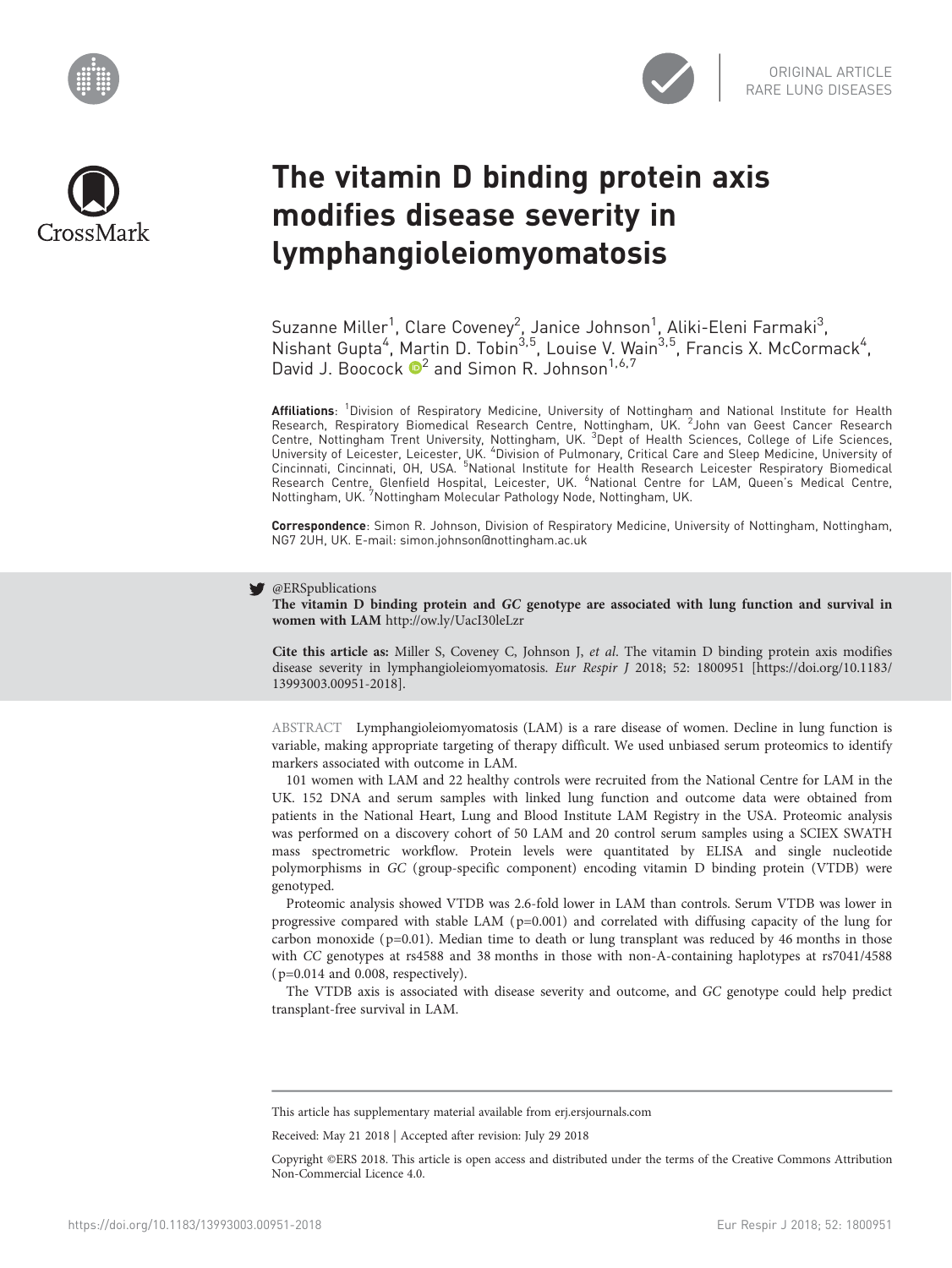# Introduction

Lymphangioleiomyomatosis (LAM) is a rare multisystem disease characterised by lung cysts and lymphatic abnormalities. The disease is almost exclusively restricted to women, of whom it affects around nine per million, and can occur both sporadically and in those with tuberous sclerosis complex (TSC) [[1](#page-8-0), [2\]](#page-8-0). In LAM, cysts progressively replace the lung parenchyma leading to recurrent pneumothorax and often respiratory failure over a variable period of years [[3\]](#page-8-0). Lymphatic obstruction leads to chyloptysis, chylous effusions and ascites. Around half of patients with sporadic LAM and most with TSC-LAM also have angiomyolipomas, a benign tumour, generally occurring in the kidneys [\[2](#page-8-0)]. The lungs and lymphatics of patients are infiltrated by LAM cells: a clonal, metastatic cell with a combined smooth muscle and melanocyte phenotype characteristic of perivascular epithelioid cell neoplasms [[4](#page-8-0)]. LAM cells have biallelic TSC mutations [[5](#page-8-0)] which lead to hyperactivation of the mechanistic target of rapamycin (mTOR), a component of two multiprotein complexes, controlling proliferation, migration, autophagy and metabolism [[6](#page-8-0)].

Most women with LAM lose lung function at an accelerated rate with forced expiratory volume in 1 s (FEV1) declining by 70–140 mL per year [[7, 8\]](#page-8-0); however, some progress rapidly while others can remain stable for many years [\[3](#page-8-0), [9\]](#page-8-0). Treatment with mTOR inhibitors prevents loss of lung function in most with progressive disease [[8](#page-8-0)–[10](#page-8-0)]. Recognising progressive disease in individuals with mild lung function impairment is important, although generally requires multiple measurements over a prolonged period [\[7](#page-8-0)]. Markers of disease activity are therefore required to predict those at risk of loss of lung function to allow treatment before this occurs. Furthermore, stratification of patients with active disease could reduce the size, duration, cost and feasibility of phase II studies of new therapies.

A number of clinical and serum prognostic factors have been identified. Elevated serum vascular endothelial growth factor (VEGF)-D is associated with both the presence of LAM [[11](#page-8-0)] and more rapid loss of lung function. Presentation with dyspnoea rather than pneumothorax and a response to bronchodilators have been associated with worse outcomes [[12](#page-8-0)-[14](#page-8-0)], whereas post-menopausal status is associated with slower lung function loss [\[7, 15](#page-8-0)]. Despite this, it is not possible to accurately predict prognosis within individuals. Here, we used serum proteomics to identify proteins associated with the presence and severity of LAM, and identified that changes in vitamin D binding protein (VTDB) and its gene, GC (group-specific component), are associated with disease severity and survival in LAM.

# Materials and methods

#### Patients and sample collection

101 women with LAM and 22 healthy control women were recruited between 2011 and 2016 from the National Centre for LAM (Nottingham, UK) ([figure 1\)](#page-2-0). Ethical approval was obtained from the East Midlands Research Ethics Committee (13/EM/0264). All subjects provided written informed consent. A second cohort of 152 women with LAM recruited between 1998 and 2001 in the National Heart, Lung and Blood Institute (NHLBI) LAM Registry (USA) was used for replication and to study long-term survival [\[16\]](#page-8-0) [\(figure 1\)](#page-2-0). Baseline chest and abdominal computed tomography, serial lung function, serum, and DNA at recruitment were obtained for all subjects. Clinical assessment, lung function and sample analysis for both cohorts are described in the [supplementary material.](http://erj.ersjournals.com/lookup/doi/10.1183/13993003.00951-2018.figures-only#fig-data-supplementary-materials) Due to duration of follow-up, all-cause mortality or the need for lung transplant was only available for the NHLBI LAM Registry cohort and was obtained by querying the US National Death Index ([www.cdc.gov/nchs/ndi/index.htm](http://www.cdc.gov/nchs/ndi/index.htm)) and the United Network for Organ Sharing databases [\(https://unos.org/data](https://unos.org/data/)). As data on the use of rapamycin was not available for this cohort, outcome data were censored at 2010 before rapamycin was widely used for the treatment of LAM in the USA.

# Proteomics

70 serum samples (50 LAM and 20 controls) were analysed on a SCIEX (Warrington, UK) TripleTOF 6600 mass spectrometer hyphenated to an Eksigent nanoLC 425 system using the SCIEX SWATH mass spectrometric workflow [\[17](#page-8-0)]. Tandem mass spectrometry (MS/MS) spectra were searched using ProteinPilot version 5.0 (SCIEX) with the Swiss-Prot human database ([www.uniprot.org;](http://www.uniprot.org/) January 2015) at 1% false discovery rate with an identification focus on biological modifications. SWATH data were aligned to library files in PeakView (SCIEX), uploaded and processed using the SCIEX OneOmics platform [[18](#page-8-0)]. Full details are given in the [supplementary material](http://erj.ersjournals.com/lookup/doi/10.1183/13993003.00951-2018.figures-only#fig-data-supplementary-materials).

#### Serum protein quantification

Serum VTDB,  $\alpha_1$ -acid glycoprotein 1 (A1AG1) and VEGF-D were determined in the UK cohort using Quantikine ELISA kits DVDBP0, DAGP00 and DVED00, respectively (R&D Systems, Abingdon, UK). VTDB in the NHLBI LAM Registry was measured using Quantikine ELISA kit DVDBP0B (R&D Systems).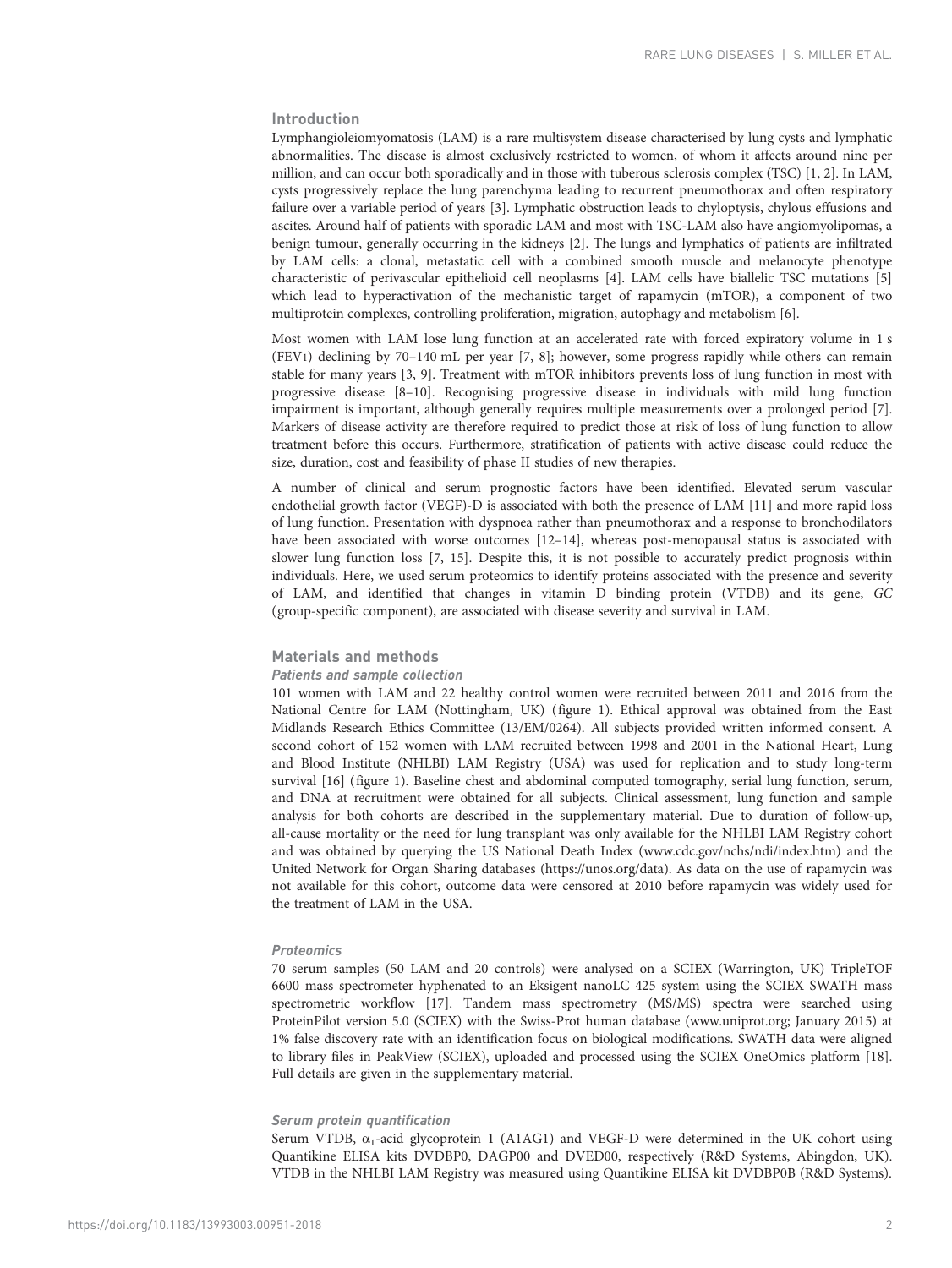<span id="page-2-0"></span>

FIGURE 1 Enrolment and samples tested: recruitment and access to samples and lung function data in the UK and the USA National Heart, Lung and Blood Institute (NHLBI) lymphangioleiomyomatosis (LAM) cohorts. PFT: pulmonary function test; VTDB: vitamin D binding protein. The UK discovery cohort comprised 50 serum samples from individuals with LAM, the UK replication cohort comprised 27 LAM serum samples and the USA NHLBI LAM Registry cohort comprised 152 serum samples.

# Genotyping

DNA was extracted from whole blood using the Wizard Genomic DNA Purification Kit (Promega, Southampton, UK). As GC genotype varies across populations, genetic analysis was confined to those of European ancestry. 65 UK LAM samples and 168 141 unrelated control women of European ancestry from the UK Biobank ([www.ukbiobank.ac.uk\)](http://www.ukbiobank.ac.uk/) were genotyped using the Axiom UK Biobank array (Affymetrix,

| Clinical data for cohorts studied<br>TABLE 1 |                     |                 |                    |                       |                            |                  |                 |  |  |  |
|----------------------------------------------|---------------------|-----------------|--------------------|-----------------------|----------------------------|------------------|-----------------|--|--|--|
|                                              | UK discovery cohort |                 |                    | <b>UK</b> replication | UK                         | <b>USA NHLBI</b> | <b>Healthy</b>  |  |  |  |
|                                              | All                 | <b>Stable</b>   | <b>Progressive</b> | cohort                | rapamycin-treated<br>group | cohort           | controls        |  |  |  |
| Subjects n                                   | 50                  | 26              | 24                 | 27                    | 24                         | 152              | 22              |  |  |  |
| Age years                                    | $50.6 \pm 10.9$     | $50.9 \pm 11.8$ | $50.3 \pm 10.0$    | $49.4 \pm 13.9$       | $46.4 \pm 9.7$             | $45.4 + 9.0$     | $35.0 \pm 11.7$ |  |  |  |
| <b>Disease duration years</b>                | $13.9 \pm 11.1$     | $14.2 \pm 11.4$ | $13.5 \pm 11.1$    | $9.1 \pm 9.5$         | $13.1 \pm 9.5$             | $4.6 \pm 4.3$    | <b>NA</b>       |  |  |  |
| Angiomyolipoma                               | 72                  | 77              | 67                 | 55                    | 54                         | <b>NT</b>        | <b>NA</b>       |  |  |  |
| Lymphatic disease                            | 16                  | 15              | 17                 | 23                    | 25                         | <b>NT</b>        | <b>NA</b>       |  |  |  |
| <b>TSC</b>                                   | 14                  | 19              | 8                  | 15                    | 21                         | <b>NT</b>        | <b>NA</b>       |  |  |  |
| <b>Pneumothorax</b>                          | 48                  | 50              | 46                 | 40                    | 46                         | <b>NT</b>        | <b>NA</b>       |  |  |  |
| Post-menopause                               | 34                  | 42              | 25                 | 30                    | 25                         | 48               | <b>NA</b>       |  |  |  |
| FEV <sub>1</sub> % pred                      | $68.9 \pm 20.6$     | $76.4 \pm 18.9$ | $60.8 \pm 19.5$    | $77.4 \pm 23.4$       | $46.7 \pm 14.8$            | $74.1 \pm 27.5$  | <b>NA</b>       |  |  |  |
| D <sub>L</sub> co % pred                     | $59.8 \pm 15.8$     | $68.9 \pm 12.7$ | $50.0 \pm 12.9$    | $62.9 \pm 17.1$       | $43.3 \pm 12.3$            | $55.7 \pm 25.6$  | <b>NA</b>       |  |  |  |
| $VEGF-D$ pq $\cdot mL^{-1}$                  | 1327±1187           | 985±833         | 1698±1405          | 1275±1527             | 1082±1257                  | <b>NT</b>        | $397 \pm 125$   |  |  |  |

# Data are presented as mean±sp (at recruitment) or % (present at any time in disease course), unless otherwise stated. NHLBI: National Heart, Lung and Blood Institute; TSC: tuberous sclerosis complex; FEV1: forced expiratory volume in 1 s; DLCO: diffusing capacity of the lung for carbon monoxide; VEGF: vascular endothelial growth factor; NA: not applicable; NT: not available for testing. Disease duration in the UK lymphangioleiomyomatosis cohort was from first symptom to enrolment, while in the NHLBI cohort disease duration was from diagnosis to enrolment. In the NHLBI cohort menopause was assumed if  $\geqslant50$  years of age.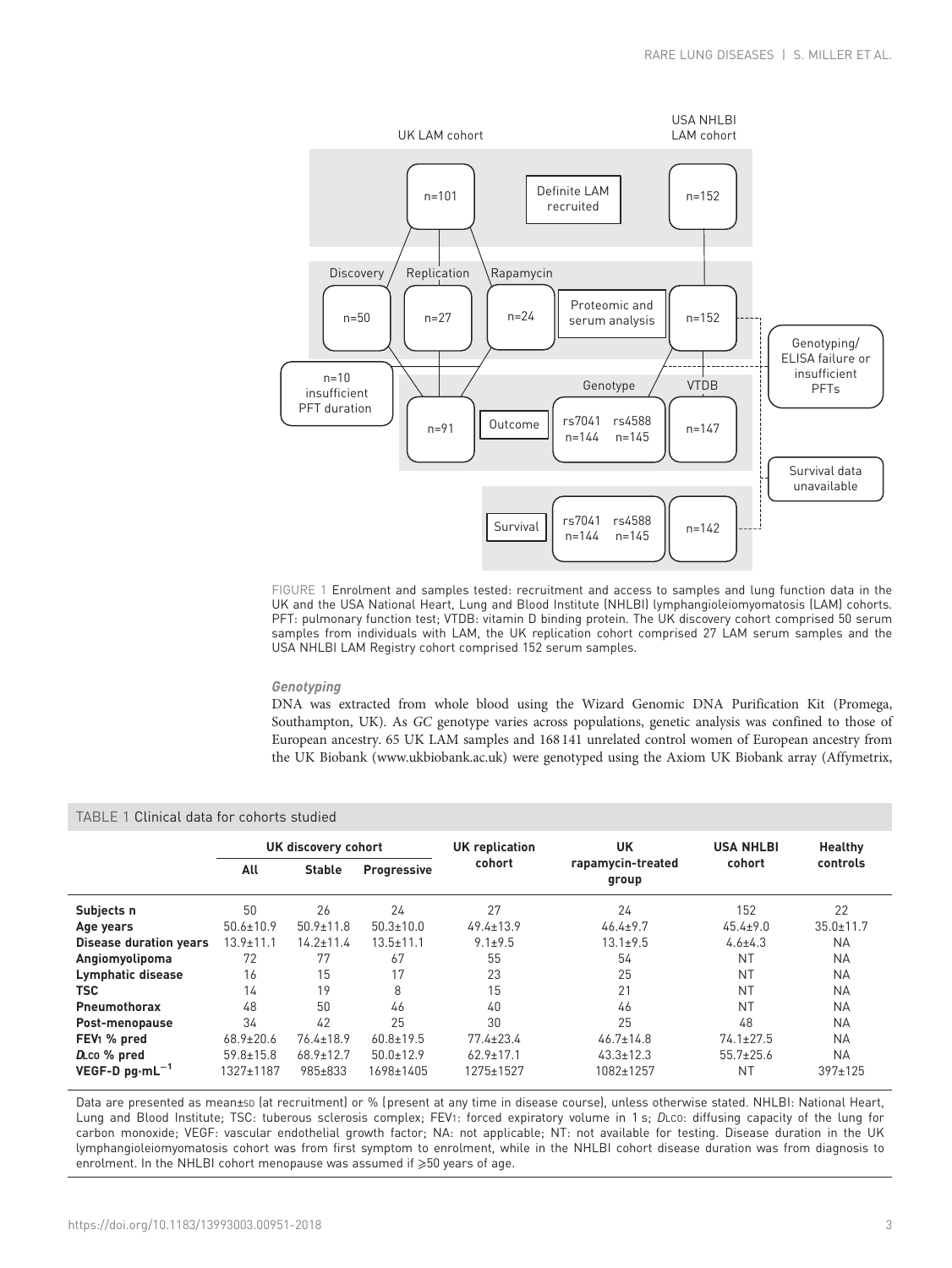High Wycombe, UK). Ancestry was determined from k-means clustering of the first two principal components from the genome-wide single nucleotide polymorphism (SNP) data [\[19\]](#page-8-0). Women from the NHLBI LAM Registry cohort were genotyped using KASP PCR genotyping (LGC Genomics. Hoddesdon, UK) with ancestry obtained by questionnaire.

# Statistical analysis

Proteins identified by proteomics were considered differentially expressed if they were ≤−2 or ≥2 log<sub>2</sub> fold different between groups with a confidence  $\geq 0.7$  as described by LAMBERT et al. [\[18\]](#page-8-0). Welch's t-test or the Mann–Whitney U-test were used for categorical data; linear regression and Spearman's correlation were used for continuous data. GC allele frequencies for women with LAM and UK Biobank controls were compared using Chi-squared tests [\[20\]](#page-8-0). Survival analyses were performed using Kaplan–Meier plots with differences analysed by the Mantel–Cox log-rank test. Analyses were performed using Prism version 7 (GraphPad, La Jolla, CA, USA) and SPSS version 24 (IBM, Armonk, NY, USA).

# Results

#### Discovery cohort and serum proteomics

The first 50 UK women with LAM enrolled who were not treated with an mTOR inhibitor and 20 healthy control women formed the discovery cohort. The cohort was divided into more progressive and stable disease based upon a retrospective loss of FEV1 of >50 mL per year over a mean±sp period of observation of 11±4 years. Those with progressive disease had lower FEV1, diffusing capacity of the lung for carbon monoxide (DLCO) and higher serum VEGF-D values, but were of similar age and disease duration as those with stable disease [\(table 1\)](#page-2-0).

MS of the 70 serum samples identified 126 proteins, including the serum proteins albumin, haemopexin, acid glycoprotein, immunoglobulins, complement components, clotting factors, proteases and protease inhibitors [\(supplementary table E1\)](http://erj.ersjournals.com/lookup/doi/10.1183/13993003.00951-2018.figures-only#fig-data-supplementary-materials). VTDB levels were 2.6-fold lower (confidence 0.65) in LAM than healthy control women ([supplementary table E2](http://erj.ersjournals.com/lookup/doi/10.1183/13993003.00951-2018.figures-only#fig-data-supplementary-materials)). To identify markers of severity we compared the proteomic profiles of those with stable and progressive disease. A1AG1 levels were 3.6-fold higher (confidence 0.70) in those with progressive compared with stable disease. Comparison of pre- and post-menopausal women with LAM did not identify differentially expressed proteins at the pre-specified confidence level.

#### Serum protein quantification

MS findings were validated using ELISAs for VTDB and A1AG1. Consistent with the proteomic findings, serum VTDB was lower in 50 women with LAM in the UK discovery cohort and 27 women with LAM in the UK replication cohort than in controls ( $p=0.007$  and  $p=0.002$ , respectively). For the 77 women in the UK discovery (n=50) and replication cohorts (n=27) combined, VTDB was 273±96  $\mu$ g·mL<sup>-1</sup> in LAM and 347±92 µg·mL−<sup>1</sup> in control women ( p=0.002) (figure 2a). When assessed by ELISA, A1AG1 was higher in women with LAM in the discovery and replication cohorts than control women ( $p=0.04$  and  $p=0.0001$ , respectively). A1AG1 was 910±478 µg·mL<sup>-1</sup> for all women with LAM and 619±270 µg·mL<sup>-1</sup> in control women ( p=0.004) (figure 2b).



FIGURE 2 Serum vitamin D binding protein (VTDB) and  $\alpha_1$ -acid glycoprotein 1 (A1AG1) in lymphangioleiomyomatosis (LAM) and healthy controls. a) Women with LAM had lower levels of serum VTDB compared with healthy control women (p=0.002). b) Women with LAM had higher levels of serum A1AG1 compared with healthy control women (p=0.004).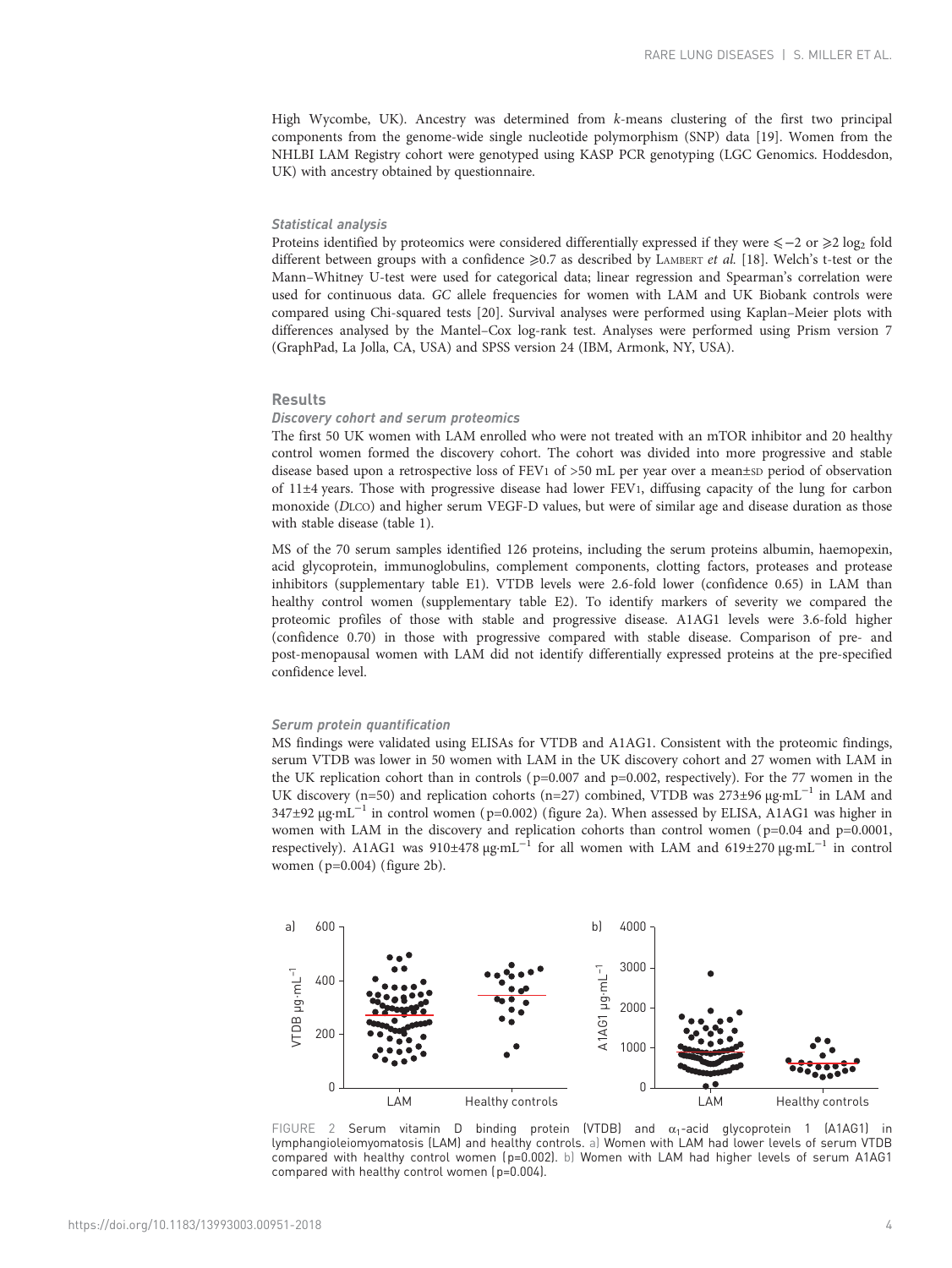# VTDB is associated with disease severity

VTDB was significantly lower in those with more progressive compared with more stable lung disease at recruitment (progressive 221±89 μg·mL<sup>-1</sup> versus stable 299±90 μg·mL<sup>-1</sup>; p=0.001) (figure 3a). VTDB level was positively associated with percent predicted DLCO ( $p=0.01$ ) but not forced vital capacity ( $p=0.09$ ) or FEV1 ( p=0.23) (figure 3b–d). A1AG1 was higher in those with stable compared with progressive disease (stable 1004±525 µg·mL−<sup>1</sup> versus progressive 753±341 µg·mL−<sup>1</sup> ; p=0.01) [\(supplementary figure E1](http://erj.ersjournals.com/lookup/doi/10.1183/13993003.00951-2018.figures-only#fig-data-supplementary-materials)), but was not related to lung function. Levels of VTDB were not associated with age, age at diagnosis, menopausal status, nature of presenting symptom, presence of tuberous sclerosis, angiomyolipomas, lymphatic disease or serum VEGF-D level (data not shown). The distribution of VTDB was similar in the 77 untreated women and 24 women receiving treatment with rapamycin for LAM, whereas A1AG1 was higher in the rapamycin-treated group (treated 1132±474  $\mu$ g·mL<sup>-1</sup> versus untreated 910±478  $\mu$ g·mL<sup>-1</sup>; p=0.031) ([supplementary figure E2\)](http://erj.ersjournals.com/lookup/doi/10.1183/13993003.00951-2018.figures-only#fig-data-supplementary-materials).

#### Association of GC genotypes with LAM and serum VTDB

As GC genotype varies according to ancestry, genetic analyses were restricted to the 65 individuals in the UK and 145 individuals in the NHLBI LAM Registry cohorts of European origin. Two SNPs within GC at rs7041 and rs4588 define the major GC haplotypes: 1) GC1F where rs7041 (G) and rs4588 (A), 2) GC1S where rs7041 (T) and rs4588 (A), and 3) GC2 where rs7041 (G) and rs4588 (C). The allele frequencies at these SNPs in the UK and NHLBI LAM Registry cohorts did not differ from control women in the UK Biobank or each other [\(supplementary table E3\)](http://erj.ersjournals.com/lookup/doi/10.1183/13993003.00951-2018.figures-only#fig-data-supplementary-materials). In both LAM cohorts, as in the general population, serum VTDB was dependent on GC genotype [\(supplementary figure E3](http://erj.ersjournals.com/lookup/doi/10.1183/13993003.00951-2018.figures-only#fig-data-supplementary-materials)) [[21\]](#page-8-0).

#### Association of VTDB protein and genotype with outcome

From the UK cohort, 91 women with LAM had lung function measured over >1 year after enrolment (64 untreated and 27 receiving rapamycin for LAM). The mean period of observation was 19 months, corresponding to 144 patient-years of observation. Within the NHLBI LAM Registry cohort, 136 women with untreated LAM had lung function measured over >1 year after enrolment with a mean period of observation of 40 months, corresponding to 500 patient-years of observation. Serum VTDB was not associated with prospective change in lung function in either cohort ([table 2](#page-5-0)).



FIGURE 3 Vitamin D binding protein (VTDB) is associated with disease severity. LAM: lymphangioleiomyomatosis; DLCO: diffusing capacity of the lung for carbon monoxide; FVC: forced vital capacity; FEV1: forced expiratory volume in 1 s. a) Lower levels of serum VTDB are associated with progressive LAM compared with stable LAM (p=0.001). b) VTDB level is positively correlated with DLco % pred (p=0.01). c) VTDB is not associated with FVC % pred (p=0.09). d) VTDB is not associated with FEV1 % pred  $(p=0.23)$ .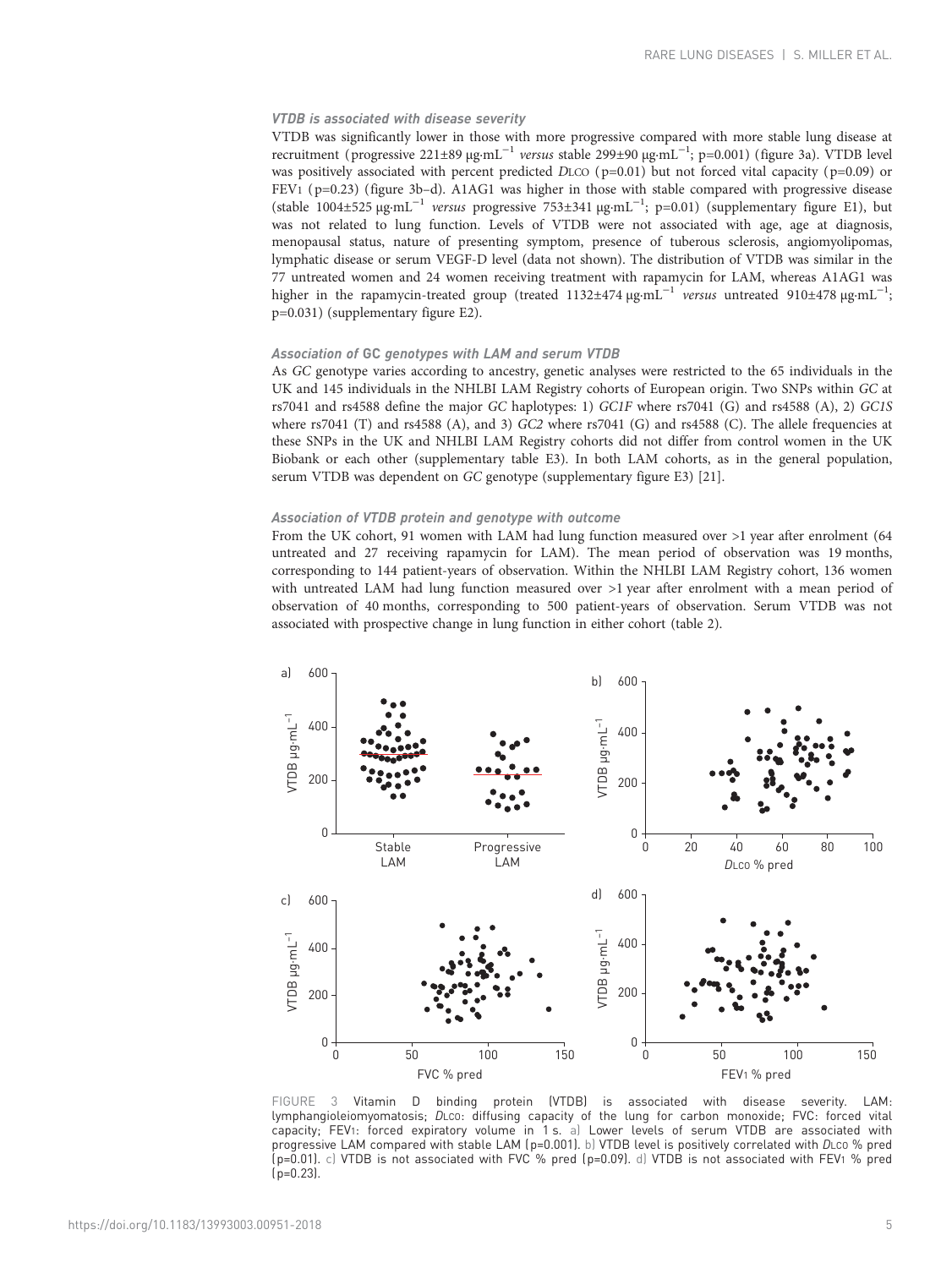<span id="page-5-0"></span>TABLE 2 Prospective change in forced expiratory volume in 1 s (FEV1) and diffusing capacity of the lung for carbon monoxide (DLCO) and relationship to vitamin D binding protein (VTDB)

|                                                                                                                                          | UK cohort                                            |                        |                                                         |                        | <b>NHLBI</b> cohort                                       |                        |  |
|------------------------------------------------------------------------------------------------------------------------------------------|------------------------------------------------------|------------------------|---------------------------------------------------------|------------------------|-----------------------------------------------------------|------------------------|--|
|                                                                                                                                          | <b>Untreated</b>                                     |                        | p-value" Rapamycin p-value" Untreated p-value"          |                        |                                                           |                        |  |
| Subjects n<br>ΔFEV <sub>1</sub> mL per year<br>$\Delta D$ commol $\cdot$ min $^{-1}$ ·kPa $^{-1}$ per year<br>VTDB $\mu q \cdot mL^{-1}$ | 64<br>$-32.6 \pm 111.2$<br>$-0.2+0.40$<br>$273 + 96$ | <b>NS</b><br><b>NS</b> | 27<br>$24.3 \pm 141.4$<br>$-0.17+0.23$<br>$281 \pm 105$ | <b>NS</b><br><b>NS</b> | 136<br>$-94.7+96.2$<br>$-0.23 \pm 0.31$<br>$255 \pm 53.4$ | <b>NS</b><br><b>NS</b> |  |

Data are presented as mean±sp, unless otherwise stated. NHLBI: National Heart, Lung and Blood Institute. : p-value for Spearman's correlation with serum VTDB. NS: nonsignificant.

Within the NHLBI LAM Registry cohort, those with low serum VTDB, the AA genotype at rs4588 and TT at rs7041 had the highest rates of loss of FEV1 and DLCO, although not significantly so (table 3). We then examined the relationship of the VTDB axis with time to death or lung transplant in the NHLBI LAM Registry cohort. Although time to death or transplant was not associated with serum VTDB level ( p=0.76) [\(figure 4a](#page-6-0)) or rs7041 genotype, there was an association with rs4588 genotype. Median time to death or transplant for the AA or AC genotype at rs4588 was 150 months compared with 104 months for CC ( p=0.014) ([figure 4b\)](#page-6-0). Median time to death or transplant for all haplotypes with an A allele at rs4588 (including GC1F and GC1S haplotypes) was 150 months compared with 112 months for haplotypes with no A allele present (including GC2; p=0.008) [\(figure 4c](#page-6-0)).

## **Discussion**

We have shown for the first time that the VTDB axis is associated with both severity and outcome in women with LAM. VTDB levels were associated with DLCO and disease activity at assessment. Those with progressive disease, defined by a loss of FEV1 of >50 mL per year, tended to have lower levels of VTDB than those with more stable disease with a loss of FEV1 of <50 mL per year, despite being matched for age and other clinical manifestations. Haplotypes of GC were associated with the time to death or lung transplant. As such, GC genotype is the first genetic host factor found to influence transplant-free survival in LAM.

VTDB is a glycosylated α-globulin produced by the liver, kidneys, adipose tissue and neutrophils. Coded for by the GC gene on chromosome 4q, two SNPs in exon 11, i.e. rs7041 (Glu416Asp) and rs4588 (Thr420Lys), define the three major haplotypes of VTDB: GC1F (416Asp/420Thr), GC1S (416Glu/420Lys) and GC2 (416Asp/420Lys), with serum VTDB level related to these SNPs [\[21\]](#page-8-0). VTDB binds 25(OH)-vitamin D and  $1,25(OH)_2$ -vitamin D, although vitamin D levels are far exceeded by the transport capacity of VTDB. Serum levels of VTDB and vitamin D are unrelated in many diseases studied, including chronic obstructive pulmonary disease (COPD) [\[22\]](#page-8-0). The GC variants have differing affinities for vitamin D; the complexities of the VTDB isoforms, vitamin D and their impact on lung disease are not yet clear [[23](#page-8-0)].

|                                                                  | <b>rs4588 SNP</b> |                  |                 |           | rs7041 SNP       |                  |                  |           |
|------------------------------------------------------------------|-------------------|------------------|-----------------|-----------|------------------|------------------|------------------|-----------|
|                                                                  | AA                | CА               | <b>CC</b>       | p-value   | ΤT               | GT               | GG               | p-value   |
| Subjects n                                                       | 11                | 46               | 74              |           | 25               | 57               | 48               |           |
| Age at diagnosis years                                           | $37.4 + 6.7$      | $42.1 \pm 9.9$   | $40.6 \pm 9.2$  | <b>NS</b> | $39.9 \pm 7.6$   | $41.8 + 9.7$     | $40.5 + 9.6$     | <b>NS</b> |
| Age at recruitment years                                         | $40.9 + 6.4$      | $47.2 + 9.4$     | $45.3 \pm 8.9$  |           | $43.8 \pm 7.5$   | $46.4 \pm 9.4$   | $45.4 \pm 9.3$   |           |
| FEV <sub>1</sub> % pred                                          | $88.0 \pm 21.0$   | $78.8 \pm 25.2$  | $72.9 \pm 29.4$ | <b>NS</b> | $79.9 \pm 26.8$  | $79.0 \pm 30.2$  | $72.0 \pm 24.0$  | <b>NS</b> |
| D <sub>L</sub> co % pred                                         | $58.3 \pm 17.5$   | $59.5 \pm 22.5$  | $57.0 \pm 29.3$ | <b>NS</b> | $56.3 \pm 18.2$  | $58.1 \pm 30.8$  | $58.9 \pm 23.2$  | <b>NS</b> |
| $VTDB \mu q \cdot mL^{-1}$                                       | $220 \pm 36$      | $245 \pm 57$     | $266 \pm 52$    | 0.022     | $233 \pm 43$     | 250±57           | $270 + 53$       | 0.026     |
| $\Delta$ FEV <sub>1</sub> mL per year                            | $-125+142$        | $-78+81$         | $-99+97$        | <b>NS</b> | $-135+126$       | $-80+84$         | $-94+94$         | <b>NS</b> |
| $\Delta$ DLco mmol·min <sup>-1</sup> ·kPa <sup>-1</sup> per year | $-0.35+0.23$      | $-0.21 \pm 0.36$ | $-0.22 \pm 0.3$ | <b>NS</b> | $-0.26 \pm 0.27$ | $-0.20 \pm 0.35$ | $-0.26 \pm 0.27$ | <b>NS</b> |

TABLE 3 Relationship of vitamin D binding protein (VTDB) genotype with clinical features, serum VTDB and change in lung function in the National Heart, Lung and Blood Institute Lymphangioleiomyomatosis (LAM) Registry cohort

Data are presented as mean±sp for women with LAM of European ancestry, unless otherwise stated (data for forced expiratory volume in 1 s (FEV1) % pred, diffusing capacity of the lung for carbon monoxide (DLCO) % pred, VTDB and age at recruitment were all at entry to the study; ΔFEV1 and ΔDLCO are prospective changes from recruitment). Linear regression was used to model the relationship between genotype, clinical factors and VTDB. Ns: nonsignificant.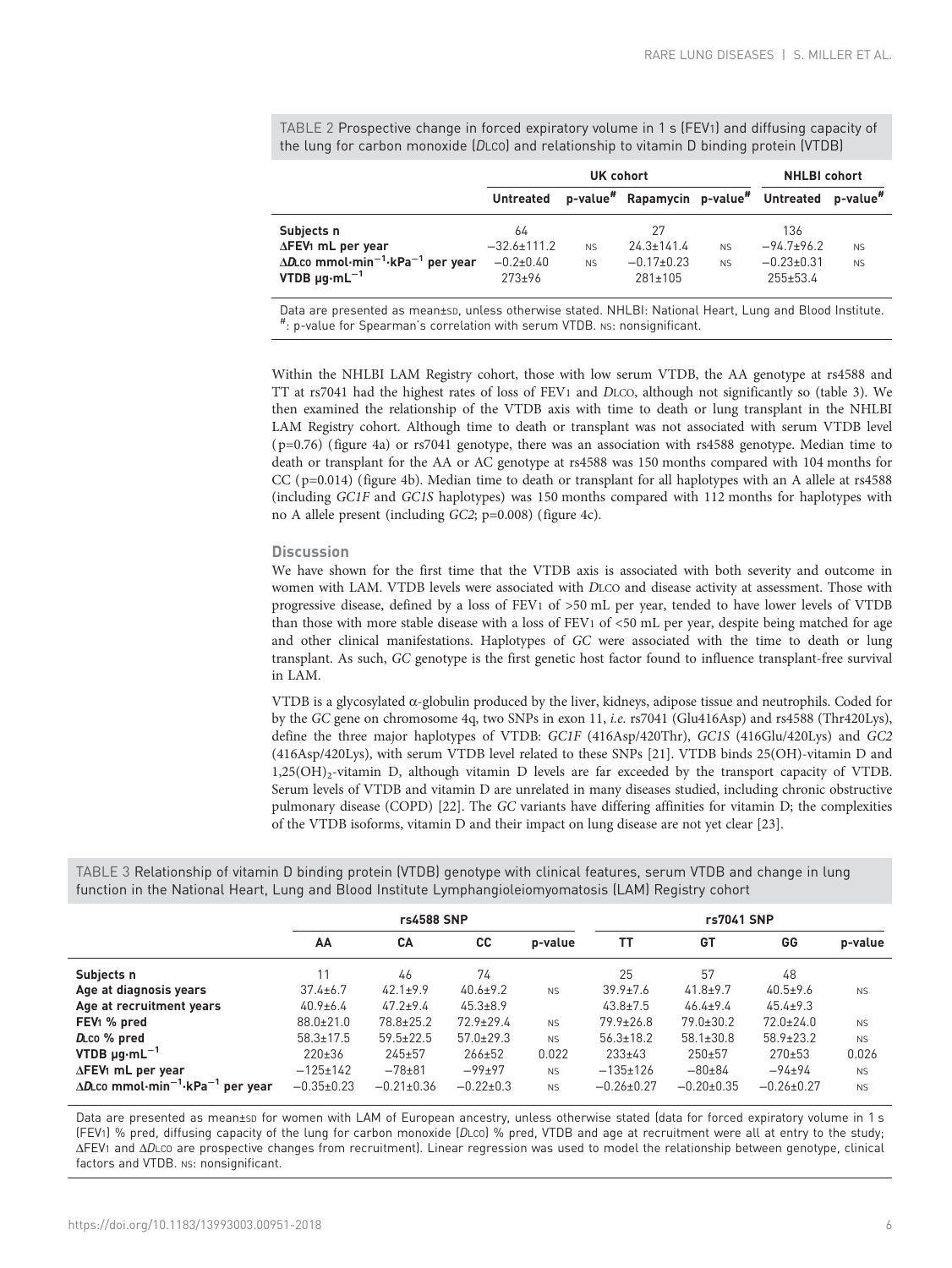<span id="page-6-0"></span>

FIGURE 4 Survival analysis for vitamin D binding protein (VTDB) level and GC (group-specific component) genotype in the National Heart, Lung and Blood Institute Lymphangioleiomyomatosis Registry cohort. a) Overall time to death or transplant did not differ with serum VTDB level (low (147–221 µg·mL−<sup>1</sup> ), medium (222–275 µg·mL−<sup>1</sup> ) and high (276–413 µg·mL−<sup>1</sup> )) (p=0.76). b) Individuals with the AA or AC genotype at rs4588 had greater time to death or transplant than those with the CC genotype (p=0.014). c) Haplotypes with an A allele at rs4588 ( $GCIF$  and  $GCIS$ ) were associated with longer time to death or transplant ( $p=0.008$ ).

The mechanism relating GC genotype and serum VTDB is also unknown. rs7041 and rs4588 are intronic SNPs; neither are in linkage disequilibrium with known promotor or enhancer SNPs, nor are they known to affect protein stability. Factors other than GC genotype, including epigenetics, may also influence serum VTDB levels, as although serum VTDB is lower in women with LAM than controls, GC genotype in our study was not different.

Our findings reflect the complexity of both the VTDB axis and LAM. We observed that lower serum VTDB was associated with lower lung function and more active lung disease at presentation. As VTDB is not associated with other aspects of the LAM phenotype, including the presence of angiomyolipoma or lymphatic disease, it is likely that the VTDB axis is not related to LAM per se, but as in other lung diseases may alter the tissue response to disease. Importantly, GC genotype was associated with time to death or lung transplantation. The strongest effect was for the GC1F and GC1S haplotypes, which were associated with an increase in median survival of >3 years. Interestingly, these and other GC variants associated with improved survival were not those associated with the lowest serum VTDB levels. VTDB is a multifunctional protein which may impact upon the response to lung damage in a number of ways. GC1F and GC1S are associated with increased macrophage activation over GC2 [\[22\]](#page-8-0), and increased macrophage activation may be protective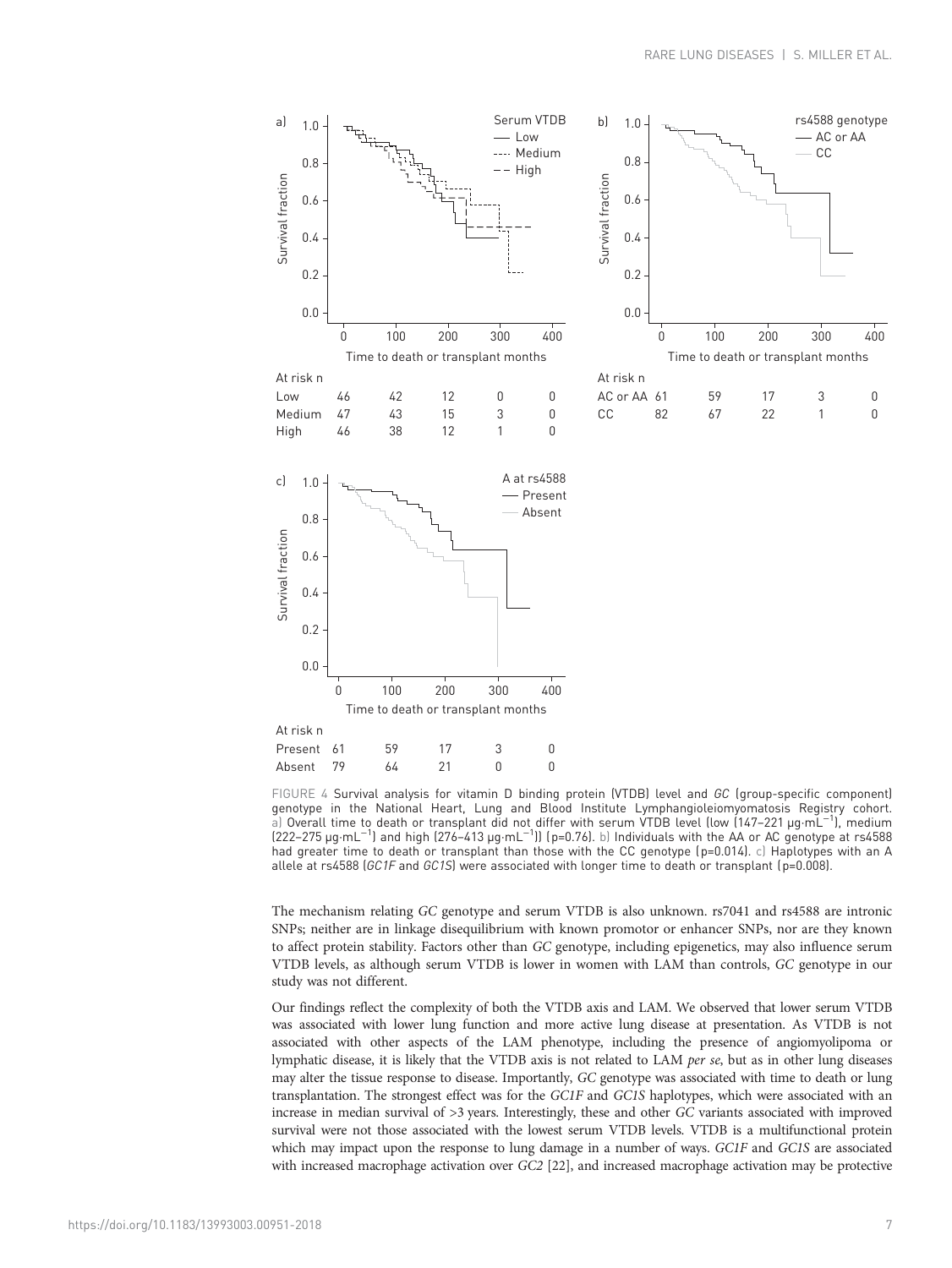in LAM, either by enhancing protective neutrophil responses or enhancing the chemotactic effect of complement-derived C5a [\[24, 25](#page-8-0)]. VTDB also acts as an actin scavenging protein and therefore has the potential to influence disease by different mechanisms, including altered innate immunity and tissue repair. Different GC haplotypes are already associated with susceptibility to lung disease, with GC1F being associated with an enhanced risk of COPD over GC1S and GC2 [\[26\]](#page-8-0).

These observations underscore the multiple potential functions of VTDB, and how these functions may be related to genotype and the complex relationship with lung disease. The complexity of LAM, a multisystem disease, is also likely to be important. For example, VTDB protein is associated with DLCO but not FEV1, forced vital capacity or event-free survival. While FEV1 is generally used to study the natural history of LAM, DLCO is usually impaired before FEV1 and may better reflect early parenchymal damage in LAM, with loss of FEV1 occurring later due to loss of elastic recoil and premature airway closure brought about by parenchymal damage. Pulmonary vascular disease, host defence, peripheral muscle function and other processes potentially affected by VTDB function may also contribute to survival.

One of the strengths of our study was the use of an unbiased proteomic method that identified VTDB as a protein of interest in LAM. The involvement of the vitamin D axis in other diseases associated with tissue remodelling make our findings biologically plausible [[27](#page-8-0)]. However, our study also has limitations, including the low number of control samples, technical limitations and those inherent in studying rare diseases. First, VTDB was one of only two proteins differentially expressed in the serum of women with LAM and the proteomic methodology used did not identify other LAM markers such as VEGF-D. VEGF-D is expressed at picomolar levels [\[28\]](#page-8-0), whereas VTDB is present a micromolar levels, suggesting that only relatively abundant serum proteins with robust differences between women with LAM and healthy controls could be detected using this proteomic strategy. It is therefore likely that other potentially useful biomarkers remain undiscovered. Consistent with this, A1AG1, also known as orosomucoid, the other protein linked to the presence of LAM in our proteomic screen, is another relatively abundant plasma α-globulin, comprising 1– 3% of plasma proteins. As A1AG1 is an acute-phase protein, already recognised as a biomarker of overall survival in many populations, we did not study it further [\[29\]](#page-8-0). As LAM is very rare, studying the disease relies upon cohorts accumulated over longer periods of time. Although both cohorts studied used protocol-driven assessments to capture key data including lung function, there are some differences in the data available for these groups. Although the two cohorts used were similar in terms of age and lung function, prospective change in lung function differed, probably due to the use of rapamycin in the UK cohort resulting in reduced loss of FEV1. Conversely, due to time of recruitment, long-term survival prior to rapamycin use can now only be studied in the NHLBI LAM Registry cohort. Current individuals with progressive disease, including those in the UK cohort studied here, tend to be treated with rapamycin [[10](#page-8-0)] and longer periods of observation are needed to study the effect of the VTDB protein or genotype on survival in women with LAM treated with rapamycin.

In conclusion, low levels of VTDB are associated with poor lung function in LAM and GC genotypes are associated with long-term outcome. Our findings suggest that the VTDB axis is a host factor that may protect against lung damage in LAM and could be of prognostic significance. Further studies are required to validate our findings and understand how the VTDB isoforms modulate lung damage in LAM and other diseases.

Acknowledgements: We are grateful to the investigators who contributed to the National Heart, Lung and Blood Institute LAM Registry, and to the women with LAM who contributed to the research. This research used the ALICE High Performance Computing Facility at the University of Leicester (Leicester, UK). L.V. Wain holds a GSK/British Lung Foundation Chair in Respiratory Research. M.D. Tobin holds a Wellcome Trust Investigator Award (WT 202849/ Z/16/Z). This research has been performed using the UK Biobank Resource under application 648.

Author contributions: S.R. Johnson conceived and designed the study. S. Miller, S.R. Johnson, J. Johnson, N. Gupta and F.X. McCormack collected clinical information and samples. S. Miller, S.R. Johnson, C. Coveney, A-E. Farmaki, M.D. Tobin, L.V. Wain and D.J. Boocock analysed and interpreted the data. S. Miller and S.R. Johnson wrote the manuscript. All authors critically reviewed and approved the final manuscript.

Conflict of interest: S. Miller has nothing to disclose. C. Coveney has nothing to disclose. J. Johnson has nothing to disclose. A-E. Farmaki has nothing to disclose. N. Gupta has nothing to disclose. M.D. Tobin reports grants from GSK and Pfizer, outside the submitted work. L.V. Wain reports grants from GSK and Pfizer, outside the submitted work. F.X. McCormack reports nonfinancial support (consultancy) for LAM Therapeutics, nonfinancial support (data and safety monitoring board) for Takeda and Promedior, nonfinancial support (speaking) for Sanofi-Aventis US, and personal fees for speaking, consultancy and received travel support from Boehringer Ingelheim International, F. Hoffmann-La Roche and Novartis, and honoraria for an adjudication committee from Gilead Sciences, outside the submitted work; in addition, F.X. McCormack has a patent "Use of VEGF-D in the diagnosis of lymphangioleiomyomatosis" issued (with royalties paid to the University of Cincinnati), and F.X. McCormack's spouse owns stocks, stock options and other ownership interests in Sanofi-Aventis, US. D.J. Boocock has nothing to disclose. S. R. Johnson reports grants from NIHR and LAM Foundation, during the conduct of the study.